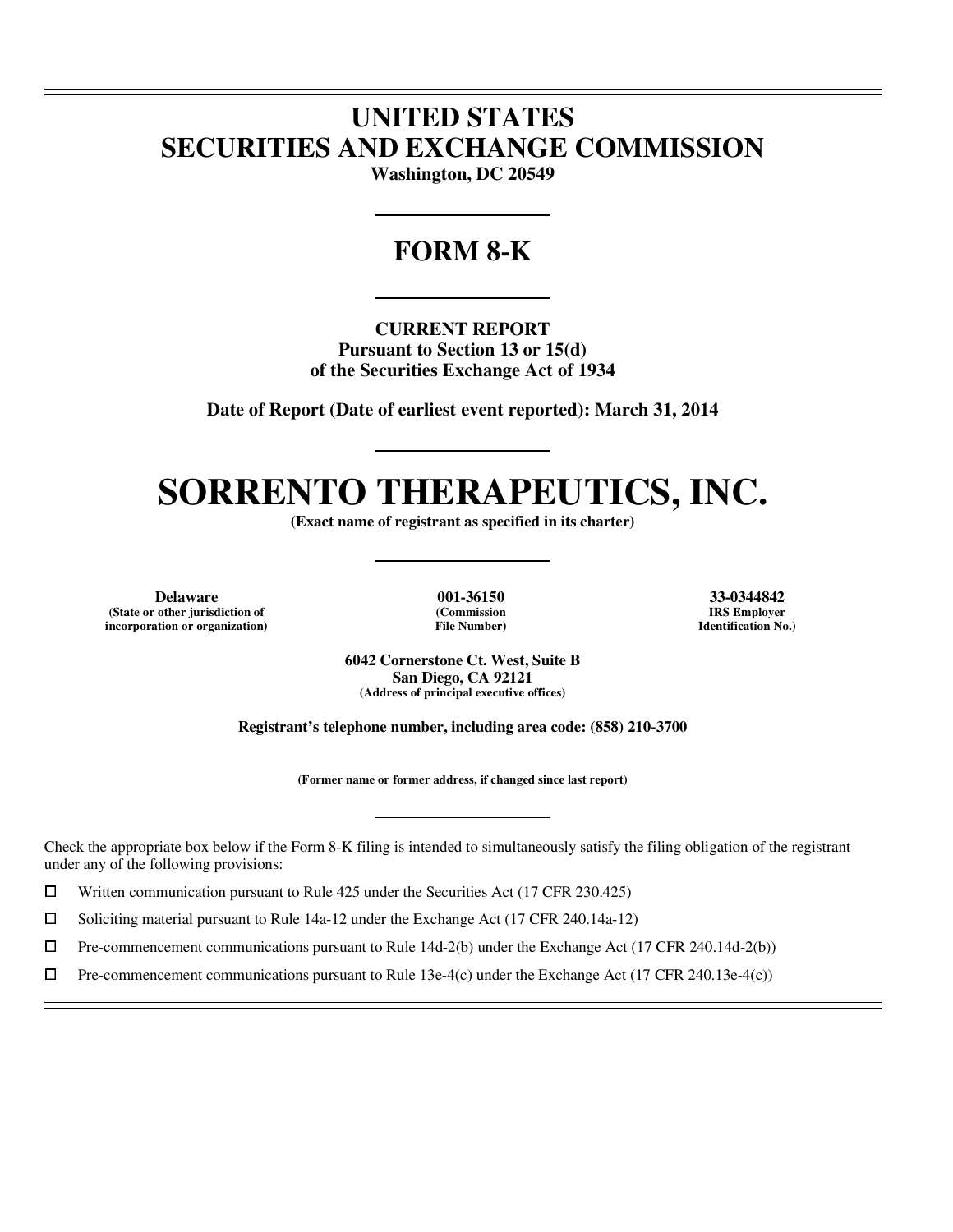#### **Item 8.01 Other Events.**

On March 31, 2014, Sorrento Therapeutics, Inc. (the "Company") issued a press release announcing that the first patient has been dosed in the Company's pivotal clinical trial designed to support approval of Cynviloq for the treatment of metastatic breast cancer and non-small cell lung cancer. The Company's press release is furnished as Exhibit 99.1 to this Current Report on Form 8-K and is incorporated herein by reference.

The information contained in this Item 8.01, including Exhibit 99.1, shall not be deemed "filed" for purposes of Section 18 of the Securities Exchange Act of 1934, as amended, nor shall it be incorporated by reference in any registration statement filed under the Securities Act of 1933, as amended, unless specifically identified therein as being incorporated by reference therein.

#### **Item 9.01 Financial Statements and Exhibits.**

**(d) Exhibits.**

**Exhibit No. Description** 99.1 Press Release dated March 31, 2014.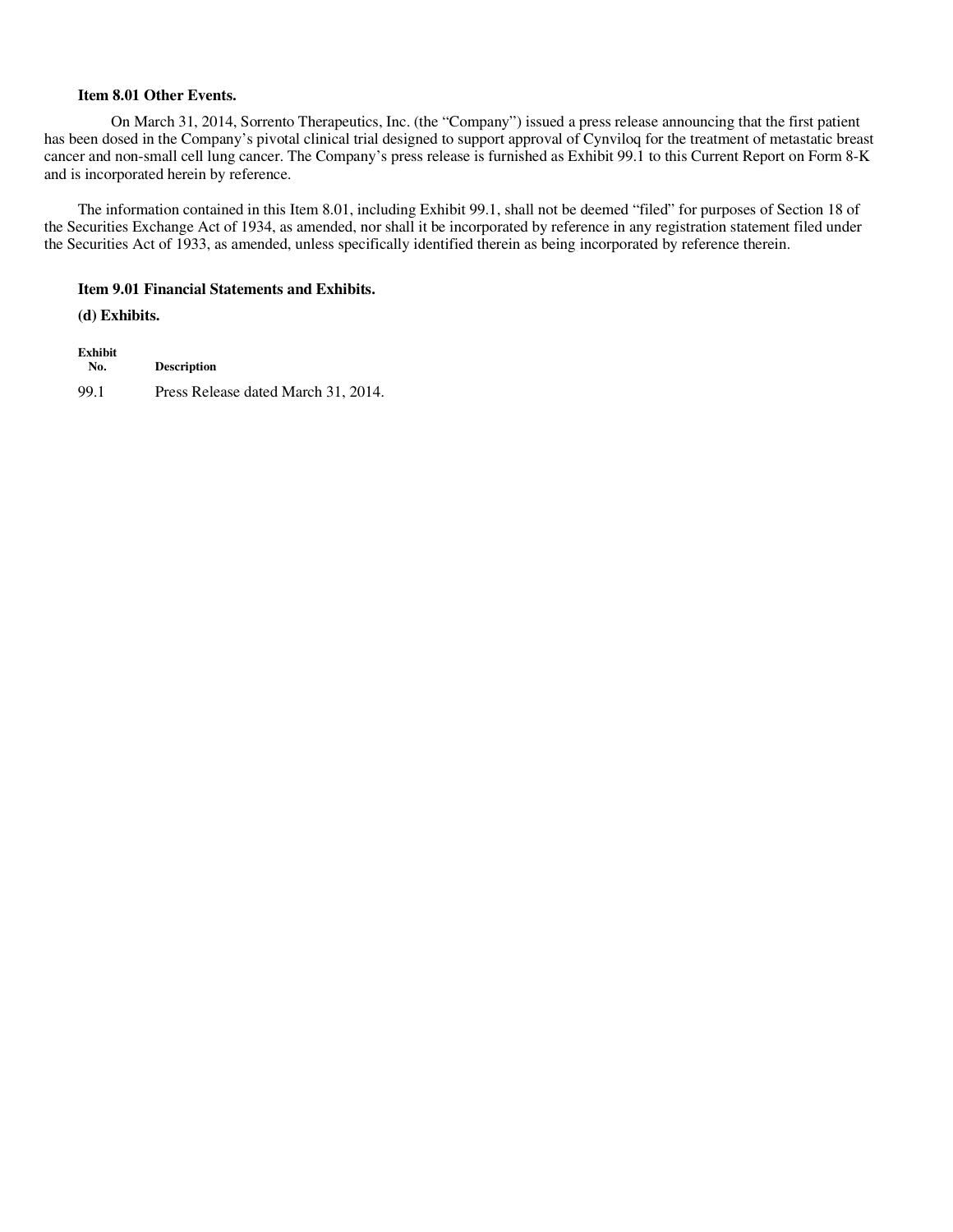### SIGNATURE

Pursuant to the requirements of the Securities Exchange Act of 1934, the Registrant has duly caused this report to be signed on its behalf by the undersigned hereunto duly authorized.

Dated: April 1, 2014

## SORRENTO THERAPEUTICS, INC.

By: /s/ Richard Vincent Name: Richard Vincent Title: Chief Financial Officer, EVP and Secretary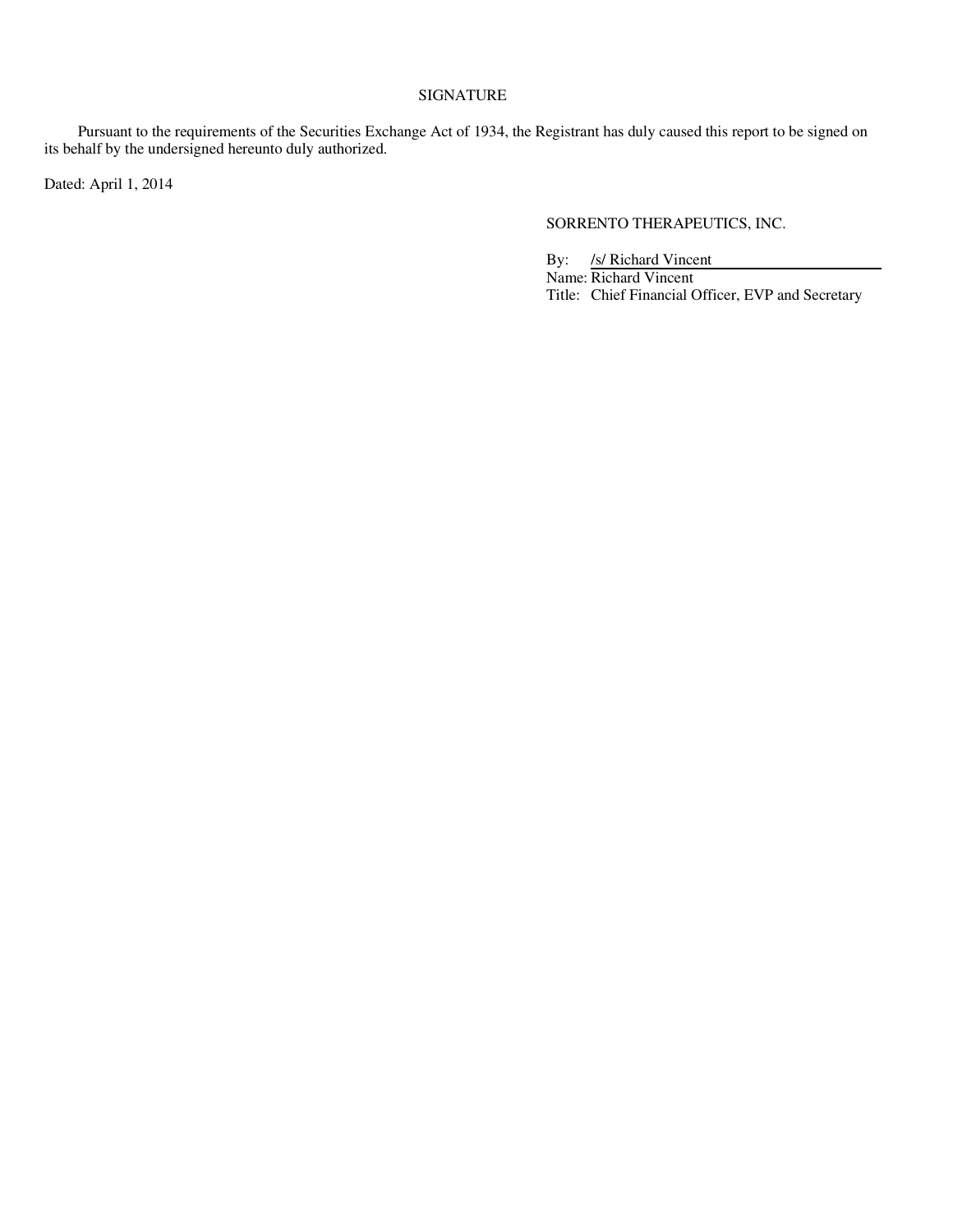#### **Sorrento Announces First Patient Dosed in Registration Trial to Evaluate Bioequivalence Between Cynviloq and Abraxane**

**San Diego, CA** – **March 31, 2014** – Sorrento Therapeutics, Inc. (NASDAQ: SRNE; Sorrento), a late-stage clinical oncology company developing new treatments for cancer and associated pain, today announced that the first patient has been dosed in the pivotal clinical trial designed to support approval of Cynviloq for the treatment of metastatic breast cancer and non-small cell lung cancer.

The registration trial referred to as TRIBECA™ (**TRI**al designed to evaluate **B**io**E**quivalence between **C**ynviloq™ and **A**braxane®; clinicaltrials.gov identifier: NCT02064829) is an open-label, randomized, multi-center, single-dose, crossover registration study being conducted at clinical sites across the U.S., EU, and Singapore. A projected 100 patients with metastatic or locally recurrent breast cancer will be administered 260 mg/m<sup>2</sup> of Cynviloq or 260 mg/m<sup>2</sup> of Abraxane using a 30 minute infusion in a crossover design to compare the bioequivalence of both drugs. Based on the End-of-Phase II meeting with the U.S. Food and Drug Administration (FDA) in July 2013, this trial was designed to gain marketing approval for Cynviloq under the 505(b)(2) regulatory pathway in the U.S. Sorrento expects to file a New Drug Application with the FDA in the first half of 2015.

"The initiation of the TRIBECA trial represents a very important milestone in the development of Cynviloq as well as in the progression of our pipeline," said Henry Ji, PhD, President and CEO of Sorrento.

"Cyniviloq has already demonstrated bioequivalence in our animal studies, and we believe it has commercially-beneficial administration and storage properties compared to Abraxane," said Vuong Trieu, Ph.D., CSO of Sorrento and co-inventor of Abraxane. "We are particularly pleased with the response shown by investigators who have exhibited strong interest in participating in this clinical trial."

Lee Schwartzberg MD, Medical Director of the West Clinic said, "As a breast cancer investigator, I am excited about participating in the TRIBECA trial. Patients are always in need of new options to treat their cancer, and Cyniviloq could be a very important addition to our treatment armamentarium."

### **About Cynviloq™**

Cynviloq (IG-001 or Genexol-PM®; a paclitaxel-loaded micellar diblock copolymer) is a next-generation branded paclitaxel formulation for the potential treatment of metastatic breast cancer, non-small cell lung cancer, pancreatic cancer, and other solid tumors. In July 2013, the FDA Division of Oncology Products 1 agreed that the 505(b)(2) BE approach is the appropriate regulatory pathway, using Abraxane® and Taxol® as the Reference Listed Drugs, to obtain approval. Sorrento initiated the single bioequivalence trial required for registration, on March 31, 2014.